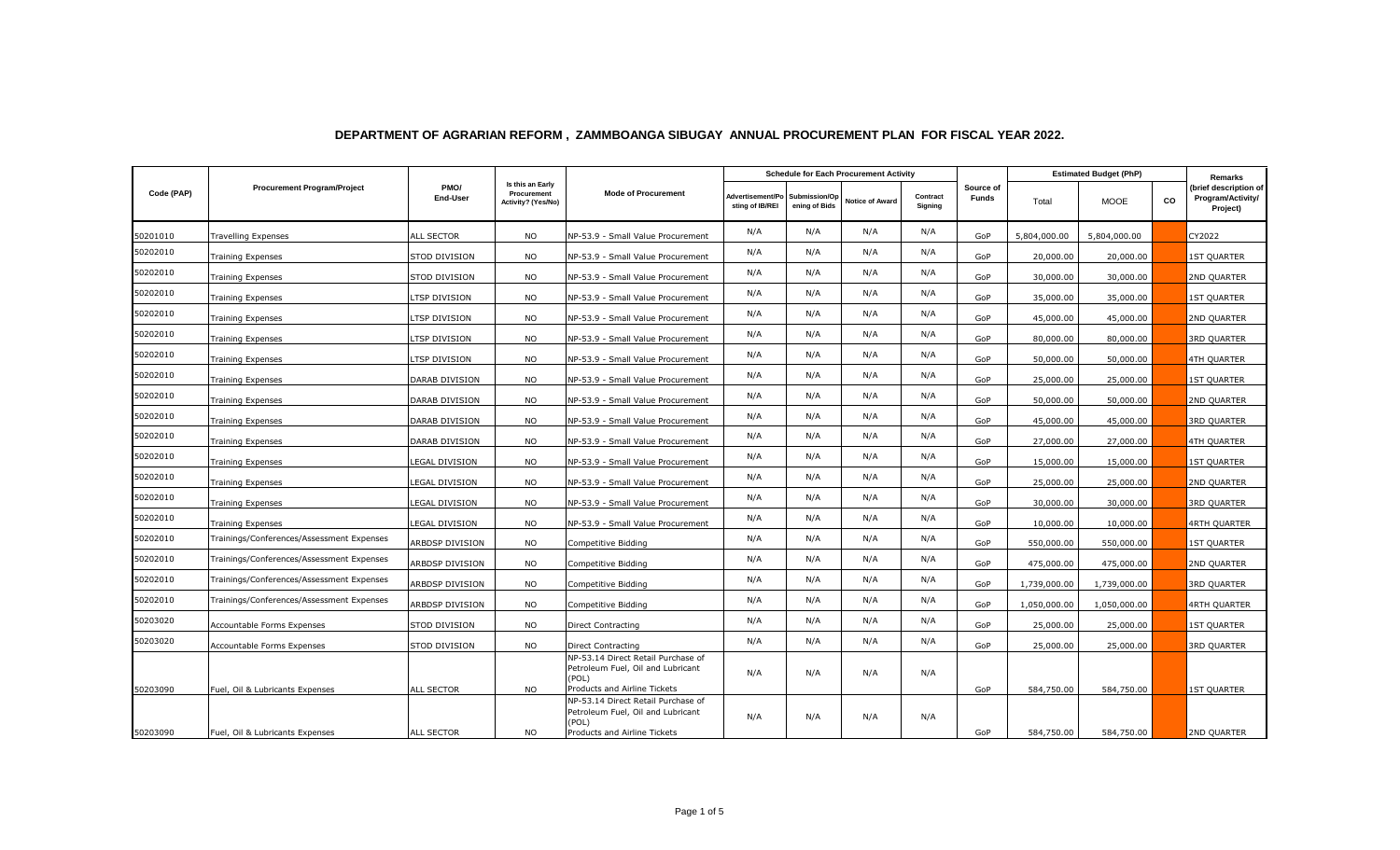|             | <b>Procurement Program/Project</b>    | PMO/<br><b>End-User</b> | Is this an Early<br>Procurement<br>Activity? (Yes/No) | <b>Mode of Procurement</b>                                                                                       | <b>Schedule for Each Procurement Activity</b> |                                |                        |                     |                    | <b>Estimated Budget (PhP)</b> |             |    | Remarks                                                |
|-------------|---------------------------------------|-------------------------|-------------------------------------------------------|------------------------------------------------------------------------------------------------------------------|-----------------------------------------------|--------------------------------|------------------------|---------------------|--------------------|-------------------------------|-------------|----|--------------------------------------------------------|
| Code (PAP)  |                                       |                         |                                                       |                                                                                                                  | <b>Advertisement/Po</b><br>sting of IB/REI    | Submission/Op<br>ening of Bids | <b>Notice of Award</b> | Contract<br>Signing | Source of<br>Funds | Total                         | <b>MOOE</b> | CO | (brief description of<br>Program/Activity/<br>Project) |
|             |                                       |                         |                                                       | NP-53.14 Direct Retail Purchase of<br>Petroleum Fuel, Oil and Lubricant<br>(POL)                                 | N/A                                           | N/A                            | N/A                    | N/A                 |                    |                               |             |    |                                                        |
| 50203090    | Fuel, Oil & Lubricants Expenses       | ALL SECTOR              | <b>NO</b>                                             | Products and Airline Tickets<br>NP-53.14 Direct Retail Purchase of<br>Petroleum Fuel, Oil and Lubricant<br>(POL) | N/A                                           | N/A                            | N/A                    | N/A                 | GoP                | 584,750.00                    | 584,750.00  |    | 3RD QUARTER                                            |
| 50203090    | Fuel, Oil & Lubricants Expenses       | ALL SECTOR              | <b>NO</b>                                             | Products and Airline Tickets                                                                                     |                                               |                                |                        |                     | GoP                | 584,750.00                    | 584,750.00  |    | 4RTH QUARTER                                           |
| 50204010    | Water Expenses                        | STOD DIVISION           | <b>NO</b>                                             | Direct Contracting                                                                                               | N/A                                           | N/A                            | N/A                    | N/A                 | GoP                | 7,750.00                      | 7,750.00    |    | <b>1ST QUARTER</b>                                     |
| 50204010    | Water Expenses                        | STOD DIVISION           | <b>NO</b>                                             | Direct Contracting                                                                                               | N/A                                           | N/A                            | N/A                    | N/A                 | GoP                | 7,750.00                      | 7,750.00    |    | 2ND QUARTER                                            |
| 50204010    | Water Expenses                        | STOD DIVISION           | <b>NO</b>                                             | Direct Contracting                                                                                               | N/A                                           | N/A                            | N/A                    | N/A                 | GoP                | 7,750.00                      | 7,750.00    |    | 3RD QUARTER                                            |
| 50204010    | Water Expenses                        | STOD DIVISION           | <b>NO</b>                                             | Direct Contracting                                                                                               | N/A                                           | N/A                            | N/A                    | N/A                 | GoP                | 7,750.00                      | 7,750.00    |    | <b>4RTH QUARTER</b>                                    |
| 50204020    | <b>Electricity Expenses</b>           | <b>ALL SECTOR</b>       | <b>NO</b>                                             | Direct Contracting                                                                                               | N/A                                           | N/A                            | N/A                    | N/A                 | GoP                | 250,250.00                    | 250,250.00  |    | <b>1ST QUARTER</b>                                     |
| 50204020    | Electricity Expenses                  | ALL SECTOR              | <b>NO</b>                                             | Direct Contracting                                                                                               | N/A                                           | N/A                            | N/A                    | N/A                 | GoP                | 250,250.00                    | 250,250.00  |    | 2ND QUARTER                                            |
| 50204020    | <b>Electricity Expenses</b>           | <b>ALL SECTOR</b>       | <b>NO</b>                                             | Direct Contracting                                                                                               | N/A                                           | N/A                            | N/A                    | N/A                 | GoP                | 250,250.00                    | 250,250.00  |    | <b>3RD QUARTER</b>                                     |
| 50204020    | <b>Electricity Expenses</b>           | <b>ALL SECTOR</b>       | <b>NO</b>                                             | Direct Contracting                                                                                               | N/A                                           | N/A                            | N/A                    | N/A                 | GoP                | 250,250.00                    | 250,250.00  |    | <b>4RTH QUARTER</b>                                    |
| 50205010    | Postage and Courier Services          | ALL SECTOR              | <b>NO</b>                                             | Direct Contracting                                                                                               | N/A                                           | N/A                            | N/A                    | N/A                 | GoP                | 60,000.00                     | 60,000.00   |    | <b>1ST QUARTER</b>                                     |
| 50205010    | Postage and Courier Services          | <b>ALL SECTOR</b>       | <b>NO</b>                                             | Direct Contracting                                                                                               | N/A                                           | N/A                            | N/A                    | N/A                 | GoP                | 70,750.00                     | 70,750.00   |    | 2ND QUARTER                                            |
| 50205010    | Postage and Courier Services          | ALL SECTOR              | <b>NO</b>                                             | Direct Contracting                                                                                               | N/A                                           | N/A                            | N/A                    | N/A                 | GoP                | 55,500.00                     | 55,500.00   |    | <b>3RD QUARTER</b>                                     |
| 50205010    | Postage and Courier Services          | <b>ALL SECTOR</b>       | <b>NO</b>                                             | Direct Contracting                                                                                               | N/A                                           | N/A                            | N/A                    | N/A                 | GoP                | 56,750.00                     | 56,750.00   |    | <b>4RTH QUARTER</b>                                    |
| 50205020-01 | Telephone Expenses-Mobile             | ALL SECTOR              | <b>NO</b>                                             | Direct Contracting                                                                                               | N/A                                           | N/A                            | N/A                    | N/A                 | GoP                | 299,250.00                    | 299,250.00  |    | 1ST QUARTER                                            |
| 50205020-01 | Telephone Expenses-Mobile             | ALL SECTOR              | <b>NO</b>                                             | Direct Contracting                                                                                               | N/A                                           | N/A                            | N/A                    | N/A                 | GoP                | 299,250.00                    | 299,250.00  |    | 2ND QUARTER                                            |
| 50205020-01 | Telephone Expenses-Mobile             | <b>ALL SECTOR</b>       | <b>NO</b>                                             | Direct Contracting                                                                                               | N/A                                           | N/A                            | N/A                    | N/A                 | GoP                | 299,250.00                    | 299,250.00  |    | 3RD QUARTER                                            |
| 50205020-01 | Telephone Expenses-Mobile             | ALL SECTOR              | <b>NO</b>                                             | Direct Contracting                                                                                               | N/A                                           | N/A                            | N/A                    | N/A                 | GoP                | 299,250.00                    | 299,250.00  |    | 4RTH QUARTER                                           |
| 50205020-02 | Telephone Expenses-Landline           | STOD DIVISION           | <b>NO</b>                                             | Direct Contracting                                                                                               | N/A                                           | N/A                            | N/A                    | N/A                 | GoP                | 19,500.00                     | 19,500.00   |    | <b>1ST QUARTER</b>                                     |
| 50205020-02 | Telephone Expenses-Landline           | STOD DIVISION           | <b>NO</b>                                             | Direct Contracting                                                                                               | N/A                                           | N/A                            | N/A                    | N/A                 | GoP                | 19,500.00                     | 19,500.00   |    | 2ND QUARTER                                            |
| 50205020-02 | Telephone Expenses-Landline           | STOD DIVISION           | <b>NO</b>                                             | Direct Contracting                                                                                               | N/A                                           | N/A                            | N/A                    | N/A                 | GoP                | 19,500.00                     | 19,500.00   |    | 3RD QUARTER                                            |
| 50205020-02 | Telephone Expenses-Landline           | STOD DIVISION           | <b>NO</b>                                             | Direct Contracting                                                                                               | N/A                                           | N/A                            | N/A                    | N/A                 | GoP                | 19,500.00                     | 19,500.00   |    | 4RTH QUARTER                                           |
| 50205030    | <b>Internet Subscription Expenses</b> | ALL SECTOR              | <b>NO</b>                                             | Direct Contracting                                                                                               | N/A                                           | N/A                            | N/A                    | N/A                 | GoP                | 64,250.00                     | 64,250.00   |    | <b>1ST QUARTER</b>                                     |
| 50205030    | Internet Subscription Expenses        | ALL SECTOR              | <b>NO</b>                                             | Direct Contracting                                                                                               | N/A                                           | N/A                            | N/A                    | N/A                 | GoP                | 64,250.00                     | 64,250.00   |    | 2ND QUARTER                                            |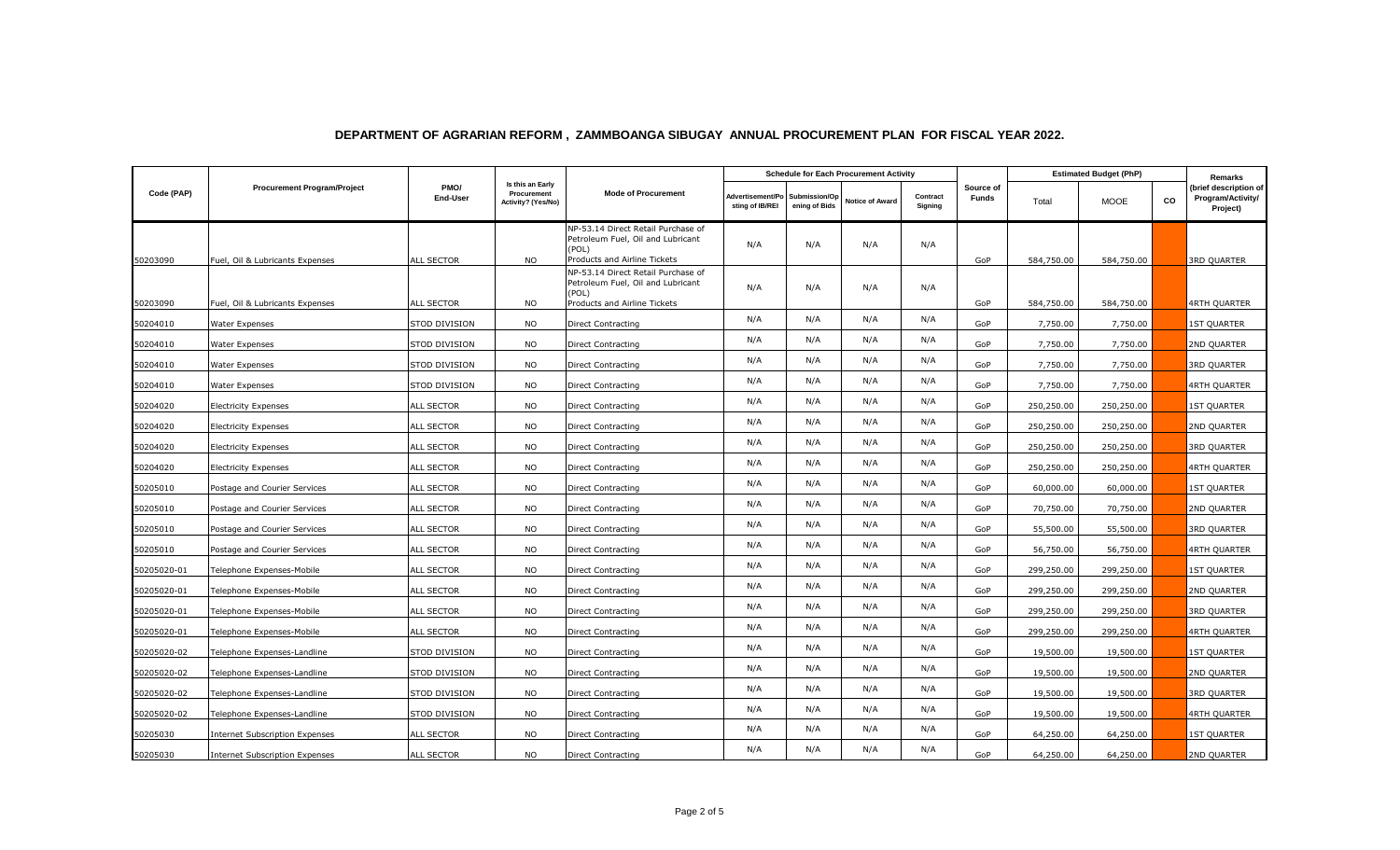|             | <b>Procurement Program/Project</b>            | PMO/<br>End-User  | Is this an Early<br>Procurement<br>Activity? (Yes/No) | <b>Mode of Procurement</b> | <b>Schedule for Each Procurement Activity</b> |                                |                        |                     |                           | <b>Estimated Budget (PhP)</b> |             |    | Remarks                                                |
|-------------|-----------------------------------------------|-------------------|-------------------------------------------------------|----------------------------|-----------------------------------------------|--------------------------------|------------------------|---------------------|---------------------------|-------------------------------|-------------|----|--------------------------------------------------------|
| Code (PAP)  |                                               |                   |                                                       |                            | Advertisement/Po<br>sting of IB/REI           | Submission/Op<br>ening of Bids | <b>Notice of Award</b> | Contract<br>Signing | Source of<br><b>Funds</b> | Total                         | <b>MOOE</b> | CO | (brief description of<br>Program/Activity/<br>Project) |
| 50205030    | <b>Internet Subscription Expenses</b>         | ALL SECTOR        | <b>NO</b>                                             | Direct Contracting         | N/A                                           | N/A                            | N/A                    | N/A                 | GoP                       | 64,250.00                     | 64,250.00   |    | <b>3RD QUARTER</b>                                     |
| 50205030    | <b>Internet Subscription Expenses</b>         | ALL SECTOR        | <b>NO</b>                                             | <b>Direct Contracting</b>  | N/A                                           | N/A                            | N/A                    | N/A                 | GoP                       | 64,250.00                     | 64,250.00   |    | 4RTH QUARTER                                           |
| 5021202000  | Cable, Satelite, Telegraph and Radio Expenses | STOD DIVISION     | <b>NO</b>                                             | Direct Contracting         | N/A                                           | N/A                            | N/A                    | N/A                 | GoP                       | 3,750.00                      | 3,750.00    |    | <b>1ST QUARTER</b>                                     |
| 5021202000  | Cable, Satelite, Telegraph and Radio Expenses | STOD DIVISION     | <b>NO</b>                                             | Direct Contracting         | N/A                                           | N/A                            | N/A                    | N/A                 | GoP                       | 3,750.00                      | 3,750.00    |    | 2ND QUARTER                                            |
| 5021202000  | Cable, Satelite, Telegraph and Radio Expenses | STOD DIVISION     | <b>NO</b>                                             | Direct Contracting         | N/A                                           | N/A                            | N/A                    | N/A                 | GoP                       | 3,750.00                      | 3,750.00    |    | 3RD QUARTER                                            |
| 5021202000  | Cable, Satelite, Telegraph and Radio Expenses | STOD DIVISION     | <b>NO</b>                                             | Direct Contracting         | N/A                                           | N/A                            | N/A                    | N/A                 | GoP                       | 3,750.00                      | 3,750.00    |    | 4RTH QUARTER                                           |
| 50212020    | Legal Services                                | ALL SECTOR        | <b>NO</b>                                             | Direct Contracting         | N/A                                           | N/A                            | N/A                    | N/A                 | GoP                       | 10,000.00                     | 10,000.00   |    | <b>1ST QUARTER</b>                                     |
| 50212020    | Legal Services                                | ALL SECTOR        | <b>NO</b>                                             | Direct Contracting         | N/A                                           | N/A                            | N/A                    | N/A                 | GoP                       | 18,000.00                     | 18,000.00   |    | 2ND QUARTER                                            |
| 50212020    | Legal Services                                | ALL SECTOR        | <b>NO</b>                                             | Direct Contracting         | N/A                                           | N/A                            | N/A                    | N/A                 | GoP                       | 15,000.00                     | 15,000.00   |    | <b>3RD QUARTER</b>                                     |
| 50212020    | Legal Services                                | ALL SECTOR        | <b>NO</b>                                             | Direct Contracting         | N/A                                           | N/A                            | N/A                    | N/A                 | GoP                       | 29,000.00                     | 29,000.00   |    | 4RTH QUARTER                                           |
| 50212020    | Janitorial Services                           | STOD DIVISION     | <b>NO</b>                                             | Competitive Bidding        | N/A                                           | N/A                            | N/A                    | N/A                 | GoP                       | 92,500.00                     | 92,500.00   |    | <b>1ST QUARTER</b>                                     |
| 50212020    | Janitorial Services                           | STOD DIVISION     | <b>NO</b>                                             | Competitive Bidding        | N/A                                           | N/A                            | N/A                    | N/A                 | GoP                       | 92,500.00                     | 92,500.00   |    | 2ND QUARTER                                            |
| 50212020    | Janitorial Services                           | STOD DIVISION     | <b>NO</b>                                             | Competitive Bidding        | N/A                                           | N/A                            | N/A                    | N/A                 | GoP                       | 92,500.00                     | 92,500.00   |    | <b>3RD QUARTER</b>                                     |
| 50212020    | Janitorial Services                           | STOD DIVISION     | <b>NO</b>                                             | Competitive Bidding        | N/A                                           | N/A                            | N/A                    | N/A                 | GoP                       | 92,500.00                     | 92,500.00   |    | <b>4RTH QUARTER</b>                                    |
| 50212030    | <b>Security Services</b>                      | STOD DIVISION     | <b>NO</b>                                             | Competitive Bidding        | N/A                                           | N/A                            | N/A                    | N/A                 | GoP                       | 200,750.00                    | 200,750.00  |    | <b>1ST QUARTER</b>                                     |
| 50212030    | <b>Security Services</b>                      | STOD DIVISION     | <b>NO</b>                                             | Competitive Bidding        | N/A                                           | N/A                            | N/A                    | N/A                 | GoP                       | 200,750.00                    | 200,750.00  |    | 2ND QUARTER                                            |
| 50212030    | Security Services                             | STOD DIVISION     | <b>NO</b>                                             | Competitive Bidding        | N/A                                           | N/A                            | N/A                    | N/A                 | GoP                       | 200,750.00                    | 200,750.00  |    | <b>3RD QUARTER</b>                                     |
| 50212030    | Security Services                             | STOD DIVISION     | <b>NO</b>                                             | Competitive Bidding        | N/A                                           | N/A                            | N/A                    | N/A                 | GoP                       | 200,750.00                    | 200,750.00  |    | 4RTH QUARTER                                           |
| 50212990    | <b>Other General Services</b>                 | <b>ALL SECTOR</b> | <b>NO</b>                                             | Competitive Bidding        | N/A                                           | N/A                            | N/A                    | N/A                 | GoP                       | 511,500.00                    | 511,500.00  |    | <b>1ST QUARTER</b>                                     |
| 50212990    | Other General Services                        | ALL SECTOR        | <b>NO</b>                                             | Competitive Bidding        | N/A                                           | N/A                            | N/A                    | N/A                 | GoP                       | 500,000.00                    | 500,000.00  |    | 2ND QUARTER                                            |
| 50212990    | Other General Services                        | ALL SECTOR        | <b>NO</b>                                             | Competitive Bidding        | N/A                                           | N/A                            | N/A                    | N/A                 | GoP                       | 510,000.00                    | 510,000.00  |    | <b>3RD QUARTER</b>                                     |
| 50212990    | Other General Services                        | ALL SECTOR        | <b>NO</b>                                             | Competitive Bidding        | N/A                                           | N/A                            | N/A                    | N/A                 | GoP                       | 524,500.00                    | 524,500.00  |    | 4RTH QUARTER                                           |
| 50213040-01 | Repair & Maintenance -Building & Structures   | STOD DIVISION     | <b>NO</b>                                             | Competitive Bidding        | N/A                                           | N/A                            | N/A                    | N/A                 | GoP                       | 100,000.00                    | 100,000.00  |    | 1ST QUARTER                                            |
| 50213040-01 | Repair & Maintenance -Building & Structures   | STOD DIVISION     | <b>NO</b>                                             | Competitive Bidding        | N/A                                           | N/A                            | N/A                    | N/A                 | GoP                       | 250,000.00                    | 250,000.00  |    | 2ND QUARTER                                            |
| 50213040-01 | Repair & Maintenance -Building & Structures   | STOD DIVISION     | <b>NO</b>                                             | Competitive Bidding        | N/A                                           | N/A                            | N/A                    | N/A                 | GoP                       | 150,000.00                    | 150,000.00  |    | 3RD QUARTER                                            |
| 50213040-01 | Repair & Maintenance -Building & Structures   | STOD DIVISION     | <b>NO</b>                                             | Competitive Bidding        | N/A                                           | N/A                            | N/A                    | N/A                 | GoP                       | 85,000.00                     | 85,000.00   |    | 4RTH QUARTER                                           |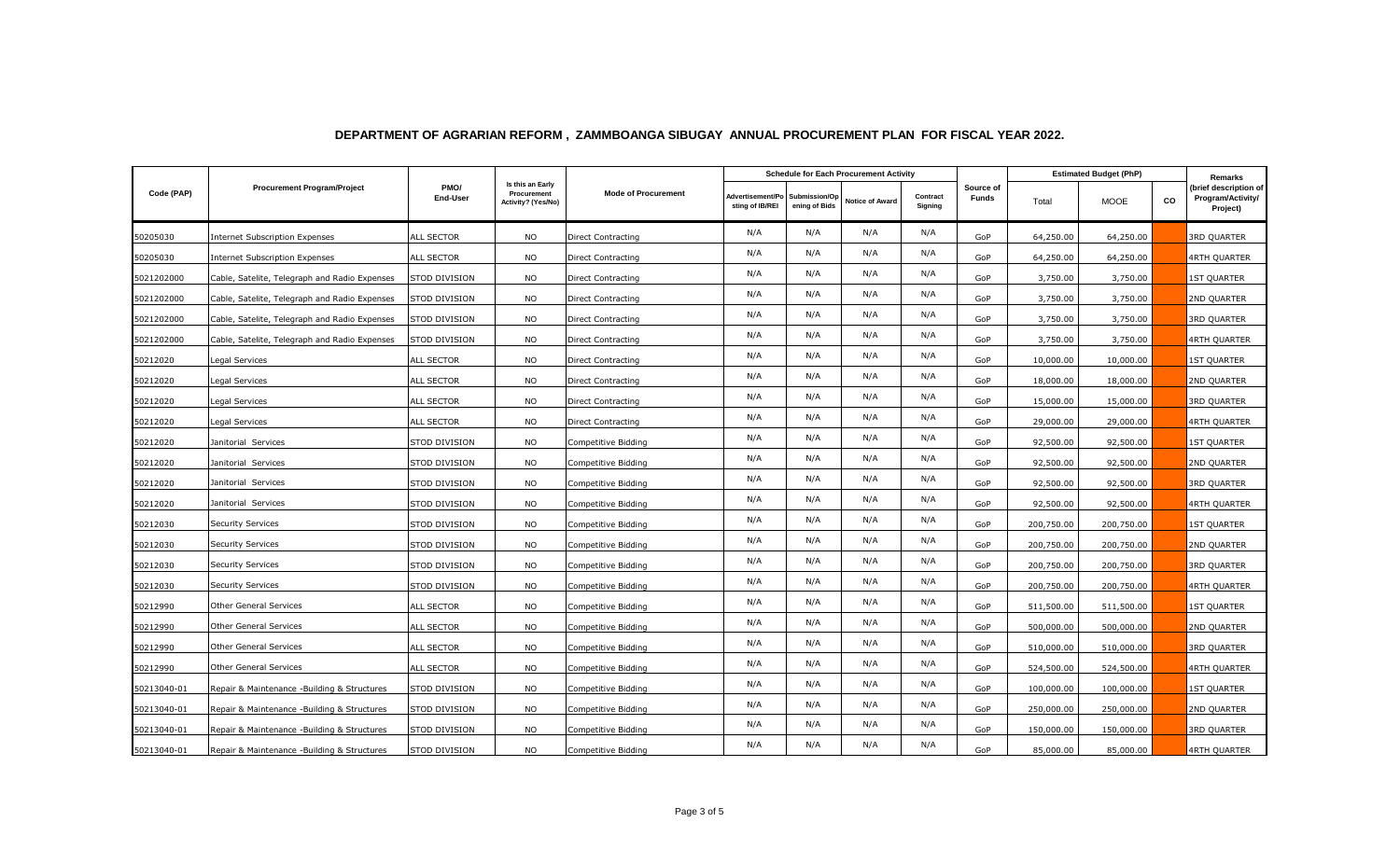|             | <b>Procurement Program/Project</b>                                        | PMO/<br>End-User  | Is this an Early<br>Procurement<br>Activity? (Yes/No) | <b>Mode of Procurement</b>        | <b>Schedule for Each Procurement Activity</b> |                                |                        |                     |                           | <b>Estimated Budget (PhP)</b> |             |           | Remarks                                                |
|-------------|---------------------------------------------------------------------------|-------------------|-------------------------------------------------------|-----------------------------------|-----------------------------------------------|--------------------------------|------------------------|---------------------|---------------------------|-------------------------------|-------------|-----------|--------------------------------------------------------|
| Code (PAP)  |                                                                           |                   |                                                       |                                   | Advertisement/Po<br>sting of IB/REI           | Submission/Op<br>ening of Bids | <b>Notice of Award</b> | Contract<br>Signing | Source of<br><b>Funds</b> | Total                         | <b>MOOE</b> | <b>CO</b> | (brief description of<br>Program/Activity/<br>Project) |
| 50213050-03 | Repair & Maintenance- Information &<br>Communication Technology Equipment | STOD DIVISION     | <b>NO</b>                                             | NP-53.9 - Small Value Procurement | N/A                                           | N/A                            | N/A                    | N/A                 | GoP                       | 100,500.00                    | 100,500.00  |           | <b>1ST QUARTER</b>                                     |
| 50213050-03 | Repair & Maintenance- Information &<br>Communication Technology Equipment | STOD DIVISION     | <b>NO</b>                                             | NP-53.9 - Small Value Procurement | N/A                                           | N/A                            | N/A                    | N/A                 | GoP                       | 95,000.00                     | 95,000.00   |           | 2ND QUARTER                                            |
| 50213050-03 | Repair & Maintenance- Information &<br>Communication Technology Equipment | STOD DIVISION     | <b>NO</b>                                             | NP-53.9 - Small Value Procurement | N/A                                           | N/A                            | N/A                    | N/A                 | GoP                       | 125,000.00                    | 125,000.00  |           | <b>3RD QUARTER</b>                                     |
| 50213050-03 | Repair & Maintenance- Information &<br>Communication Technology Equipment | STOD DIVISION     | <b>NO</b>                                             | NP-53.9 - Small Value Procurement | N/A                                           | N/A                            | N/A                    | N/A                 | GoP                       | 77,500.00                     | 77,500.00   |           | 4RTH QUARTER                                           |
| 50215020-00 | <b>Fidelity Premiums</b>                                                  | STOD DIVISION     | <b>NO</b>                                             | Direct Contracting                | N/A                                           | N/A                            | N/A                    | N/A                 | GoP                       | 10,000.00                     | 10,000.00   |           | <b>1ST QUARTER</b>                                     |
| 50215020-00 | <b>Fidelity Premiums</b>                                                  | STOD DIVISION     | <b>NO</b>                                             | Direct Contracting                | N/A                                           | N/A                            | N/A                    | N/A                 | GoP                       | 13,250.00                     | 13,250.00   |           | 2ND QUARTER                                            |
| 50215020-00 | <b>Fidelity Premiums</b>                                                  | STOD DIVISION     | <b>NO</b>                                             | Direct Contracting                | N/A                                           | N/A                            | N/A                    | N/A                 | GoP                       | 15,000.00                     | 15,000.00   |           | 3RD QUARTER                                            |
| 50215020-00 | <b>Fidelity Premiums</b>                                                  | STOD DIVISION     | <b>NO</b>                                             | Direct Contracting                | N/A                                           | N/A                            | N/A                    | N/A                 | GoP                       | 14,750.00                     | 14,750.00   |           | 4RTH QUARTER                                           |
| 50215030-01 | Insurance Expenses                                                        | STOD DIVISION     | <b>NO</b>                                             | NP-53.5 Agency-to-Agency          | N/A                                           | N/A                            | N/A                    | N/A                 | GoP                       | 45,000.00                     | 45,000.00   |           | <b>1ST QUARTER</b>                                     |
| 50215030-01 | <b>Insurance Expenses</b>                                                 | STOD DIVISION     | <b>NO</b>                                             | NP-53.5 Agency-to-Agency          | N/A                                           | N/A                            | N/A                    | N/A                 | GoP                       | 35,000.00                     | 35,000.00   |           | 2ND QUARTER                                            |
| 50215030-01 | Insurance Expenses                                                        | STOD DIVISION     | <b>NO</b>                                             | NP-53.5 Agency-to-Agency          | N/A                                           | N/A                            | N/A                    | N/A                 | GoP                       | 38,000.00                     | 38,000.00   |           | <b>3RD QUARTER</b>                                     |
| 50215030-01 | <b>Insurance Expenses</b>                                                 | STOD DIVISION     | <b>NO</b>                                             | NP-53.5 Agency-to-Agency          | N/A                                           | N/A                            | N/A                    | N/A                 | GoP                       | 34,000.00                     | 34,000.00   |           | <b>4RTH QUARTER</b>                                    |
| 529902000   | Printing & Publication Expenses                                           | <b>ALL SECTOR</b> | <b>NO</b>                                             | NP-53.9 - Small Value Procurement | N/A                                           | N/A                            | N/A                    | N/A                 | GoP                       | 15,000.00                     | 15,000.00   |           | <b>1ST QUARTER</b>                                     |
| 529902000   | Printing & Publication Expenses                                           | <b>ALL SECTOR</b> | <b>NO</b>                                             | NP-53.9 - Small Value Procurement | N/A                                           | N/A                            | N/A                    | N/A                 | GoP                       | 17,750.00                     | 17,750.00   |           | 2ND QUARTER                                            |
| 529902000   | Printing & Publication Expenses                                           | ALL SECTOR        | <b>NO</b>                                             | NP-53.9 - Small Value Procurement | N/A                                           | N/A                            | N/A                    | N/A                 | GoP                       | 20,000.00                     | 20,000.00   |           | <b>3RD QUARTER</b>                                     |
| 529902000   | Printing & Publication Expenses                                           | ALL SECTOR        | <b>NO</b>                                             | NP-53.9 - Small Value Procurement | N/A                                           | N/A                            | N/A                    | N/A                 | GoP                       | 18,250.00                     | 18,250.00   |           | 4RTH QUARTER                                           |
| 2029904000  | Transportation & Deliveries                                               | <b>ALL SECTOR</b> | <b>NO</b>                                             | NP-53.9 - Small Value Procurement | N/A                                           | N/A                            | N/A                    | N/A                 | GoP                       | 5,000.00                      | 5,000.00    |           | <b>1ST QUARTER</b>                                     |
| 2029904000  | Transportation & Deliveries                                               | ALL SECTOR        | <b>NO</b>                                             | NP-53.9 - Small Value Procurement | N/A                                           | N/A                            | N/A                    | N/A                 | GoP                       | 5,000.00                      | 5,000.00    |           | 2ND QUARTER                                            |
| 2029904000  | Transportation & Deliveries                                               | <b>ALL SECTOR</b> | NO.                                                   | NP-53.9 - Small Value Procurement | N/A                                           | N/A                            | N/A                    | N/A                 | GoP                       | 4,750.00                      | 4,750.00    |           | <b>3RD QUARTER</b>                                     |
| 2029904000  | Transportation & Deliveries                                               | ALL SECTOR        | <b>NO</b>                                             | NP-53.9 - Small Value Procurement | N/A                                           | N/A                            | N/A                    | N/A                 | GoP                       | 4,250.00                      | 4,250.00    |           | 4RTH QUARTER                                           |
| 50299030-00 | <b>Representation Expenses</b>                                            | ALL SECTOR        | <b>NO</b>                                             | NP-53.9 - Small Value Procurement | N/A                                           | N/A                            | N/A                    | N/A                 | GoP                       | 75,750.00                     | 75,750.00   |           | <b>1ST QUARTER</b>                                     |
| 50299030-00 | Representation Expenses                                                   | ALL SECTOR        | <b>NO</b>                                             | NP-53.9 - Small Value Procurement | N/A                                           | N/A                            | N/A                    | N/A                 | GoP                       | 75,750.00                     | 75,750.00   |           | 2ND QUARTER                                            |
| 50299030-00 | <b>Representation Expenses</b>                                            | ALL SECTOR        | <b>NO</b>                                             | NP-53.9 - Small Value Procurement | N/A                                           | N/A                            | N/A                    | N/A                 | GoP                       | 75,750.00                     | 75,750.00   |           | 3RD QUARTER                                            |
| 50299030-00 | <b>Representation Expenses</b>                                            | ALL SECTOR        | <b>NO</b>                                             | NP-53.9 - Small Value Procurement | N/A                                           | N/A                            | N/A                    | N/A                 | GoP                       | 75,750.00                     | 75,750.00   |           | <b>4RTH QUARTER</b>                                    |
| 50299050-00 | Rent Building & Structure                                                 | STOD DIVISION     | <b>NO</b>                                             | Competitive Bidding               | N/A                                           | N/A                            | N/A                    | N/A                 | GoP                       | 9,000.00                      | 9,000.00    |           | 1ST QUARTER                                            |
| 50299050-00 | Rent Building & Structure                                                 | STOD DIVISION     | NO.                                                   | Competitive Bidding               | N/A                                           | N/A                            | N/A                    | N/A                 | GoP                       | 9,000.00                      | 9,000.00    |           | 2ND QUARTER                                            |